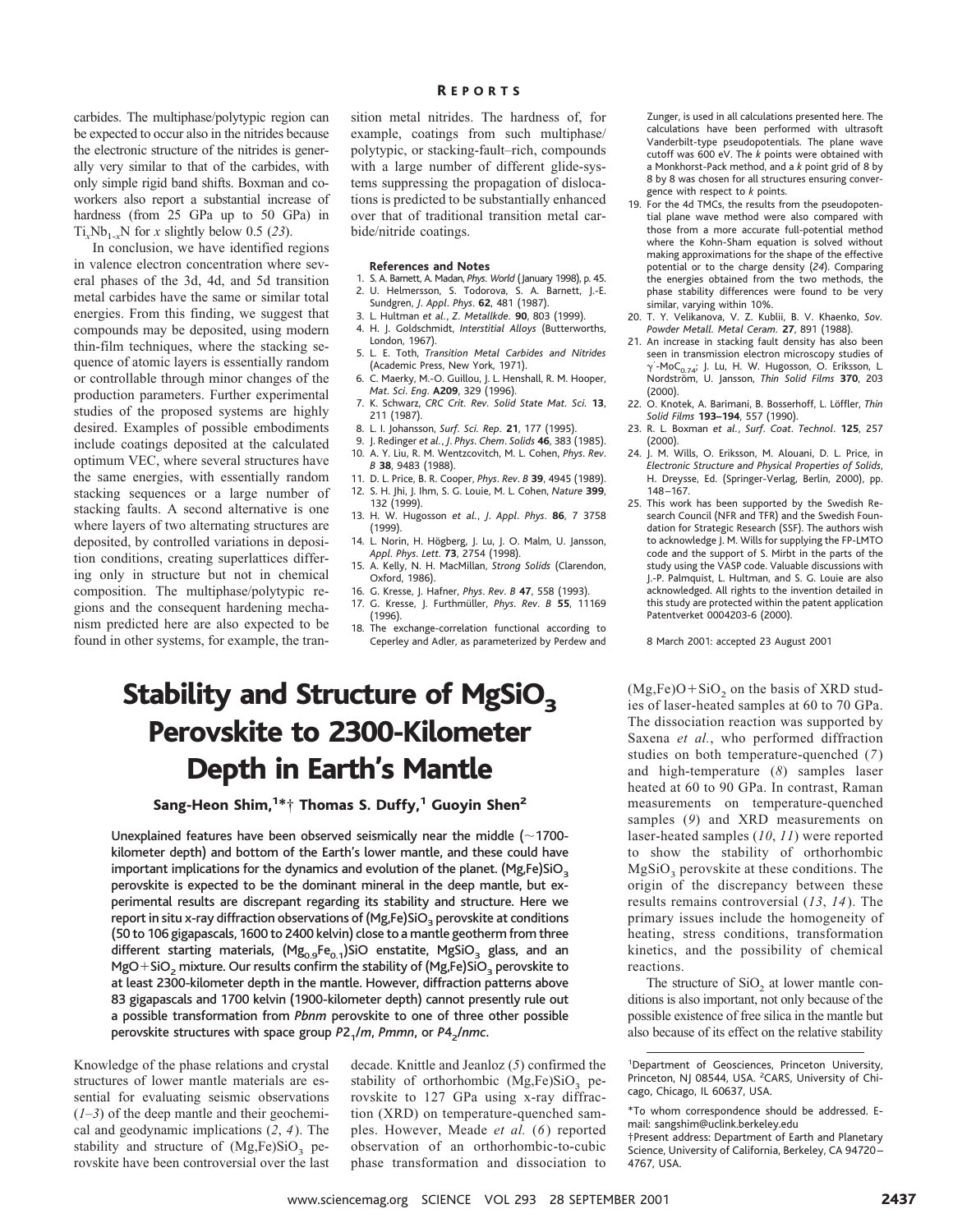between  $MgO+SiO<sub>2</sub>$  and  $MgSiO<sub>3</sub>$  perovskite. A post-stishovite phase was reported to have the CaCl<sub>2</sub> structure (15) above 54 GPa. Dubrovinsky *et al.* (*16*, *17*) proposed an additional phase transformation from CaCl, to  $\alpha$ -PbO<sub>2</sub> phase above 80 GPa. However, in another study (*18*), the stability of the CaCl, phase was confirmed up to 120 GPa on temperature-quenched samples.

Here, three different materials were used to study the stability of  $(Mg,Fe)SiO<sub>3</sub>$  perovskite:  $(Mg_{0.9}Fe_{0.1})SiO_3$  enstatite, pure MgSiO<sub>3</sub> glass, and an equi-molar  $MgO+SiO<sub>2</sub>$  mixture. Pure starting materials were mixed with 10 weight percent (wt%) platinum, which serves as both an internal pressure standard and a laser absorber. Pressure was determined using the equations of state of platinum (*19*) and argon (*20*). The calculated pressure uncertainties are 4 to 15 GPa, due mainly to the effect of overlaps between platinum and argon diffraction lines at 70 to 100 GPa but also due to shear stresses and temperature uncertainty. A  $10$ - $\mu$ m thick foil of the sample mixture was loaded in a  $50-\mu m$  hole in a rhenium gasket and was compressed in a symmetric diamond cell by  $100-\mu m$  beveled anvils for experiments above 70 GPa. The sample was loaded in a  $150$ - $\mu$ m hole in a stainless steel gasket and was compressed by  $300-\mu m$ diamond anvils for experiments below 60 GPa. Argon was cryostatically loaded as a pressuretransmitting and insulation medium. For experiments below 60 GPa, NaCl was used as the pressure medium.

In situ laser heating and XRD measurements were conducted at the GeoSoilEnviroCARS

**Fig. 1.** Representative XRD patterns at the indicated P-T conditions. Calculated patterns for the indicated P-T conditions for orthorhombic *Pbnm* perovskite (red) based on the structural parameters measured at 79.7 GPa and 1681 K(*10*), periclase (green), and  $CaCl<sub>2</sub>-type$  $SiO<sub>2</sub>$  (blue) are shown at the top. Peak identification is presented for each diffraction line (red arrows, MgSiO<sub>3</sub> perovskite; blue  $arrows$ ,  $CaCl<sub>2</sub>$  type SiO<sub>2</sub>; green arrows, periclase; New, possible new perovskite line; Pt, platinum; Ar, argon; Re, rhenium; asterisk, x-ray fluorescence; e, escape peak. Starting materials are given with the x-ray diffraction patterns before heating. (**A**) MgSiO<sub>3</sub> glass  $\rightarrow$ MgSiO<sub>3</sub> perov- $\rightarrow$ MgSiO<sub>3</sub> perovskite (*Pbnm*) below 88 GPa. (**B**) MgSiO<sub>3</sub> glass  $\rightarrow$ MgSiO<sub>3</sub> perovskite plus (GSECARS) sector of the Advanced Photon Source (*21*). Temperature was determined by fitting the thermal radiation spectra, corrected for system response, to Planck's equation (Web fig. 1 is available at *Science* Online at www. sciencemag.org/cgi/content/full/293/5539/2437/ DC1). The mean temperature over the x-rayed volume was obtained by a three-dimensional averaging technique (*22*). The temperature uncertainty  $(1\sigma)$  was 100 to 250 K in these experiments including radial and axial thermal gradients, the effect of temperature fluctuation during the x-ray exposure, and the fitting residual. Diffraction patterns were measured with the use of energy-dispersive techniques and a solid state detector (*23*).

For phase identification, we calculated expected diffraction peak positions and their intensities for  $MgSiO<sub>3</sub>$  perovskite, MgO, and SiO<sub>2</sub> phases. Structural parameters for  $MgSiO<sub>3</sub>$  perovskite were obtained from recent high-pressure and -temperature (P-T) x-ray measurements  $(10)$ . For SiO<sub>2</sub>, we calculated diffraction patterns for all the phases proposed by experiments (*16*, *18*) and a first principles calculation (*24*), including the CaCl<sub>2</sub> and  $\alpha$ -PbO<sub>2</sub> structures. Pressure and temperature variation of lattice spacings were determined using the equations of state of  $MgSiO<sub>3</sub>$  perovskite (10) and MgO (25). For SiO<sub>2</sub> phases we assume that the equations of state of all high-pressure forms are the same as stishovite (*26*).

For each run, the pressure was increased directly to 60 to 100 GPa, and then heating was performed while diffraction patterns were recorded (Fig. 1). The typical duration of a heating

run is  $\sim$ 30 min. New features, which can be assigned as silicate perovskite diffraction peaks, appeared in patterns immediately after the lasers began to irradiate the starting materials. The dominant features in the observed patterns can be explained by the existence of silicate perovskite during and after the first heating for all three starting materials. The observed peak positions agree with recent in situ XRD measurements at similar P-T conditions (*10*) (Fig. 1). We also performed more heating cycles on these transformed MgSiO<sub>3</sub> perovskite samples; no evidence for dissociation to  $MgO+SiO<sub>2</sub>$  was found. These heating runs cover pressures of 50 to 106 GPa and temperatures of 1600 to 2400 K (Figs. 1 and 2). In another words,  $MgSiO<sub>3</sub>$  perovskite features were consistently observed upon heating  $(Mg,Fe)SiO<sub>3</sub>$  enstatite,  $MgSiO<sub>3</sub>$ glass,  $MgO+SiO<sub>2</sub>$  mixture, and  $MgSiO<sub>3</sub>$  perovskite under in situ high P-T conditions and upon temperature quench. It is notable that the P-T conditions of our observations are close to the expected geotherm for the lower mantle (Fig. 2).

Due to the limited resolution of the energy dispersive technique and the weak diffraction from silicate samples above 70 GPa, we were not able to resolve all lines for the doublets of *Pbnm* perovskite,  $002 + 110$ , and  $103 + 211$ . For triplets, oscillation of the diamond anvil cell (DAC) during the measurements enables us to resolve two or three distinct lines below 78 GPa (Fig. 1A). This indicates that  $MgSiO<sub>3</sub>$  perovskite has an orthorhombic unit cell and that no phase transformation to a higher symmetry phase (tetragonal or cubic) exists to 78 GPa.



new line. (C) MgO+SiO<sub>2</sub>  $\rightarrow$  MgSiO<sub>3</sub> perovskite plus new line (32).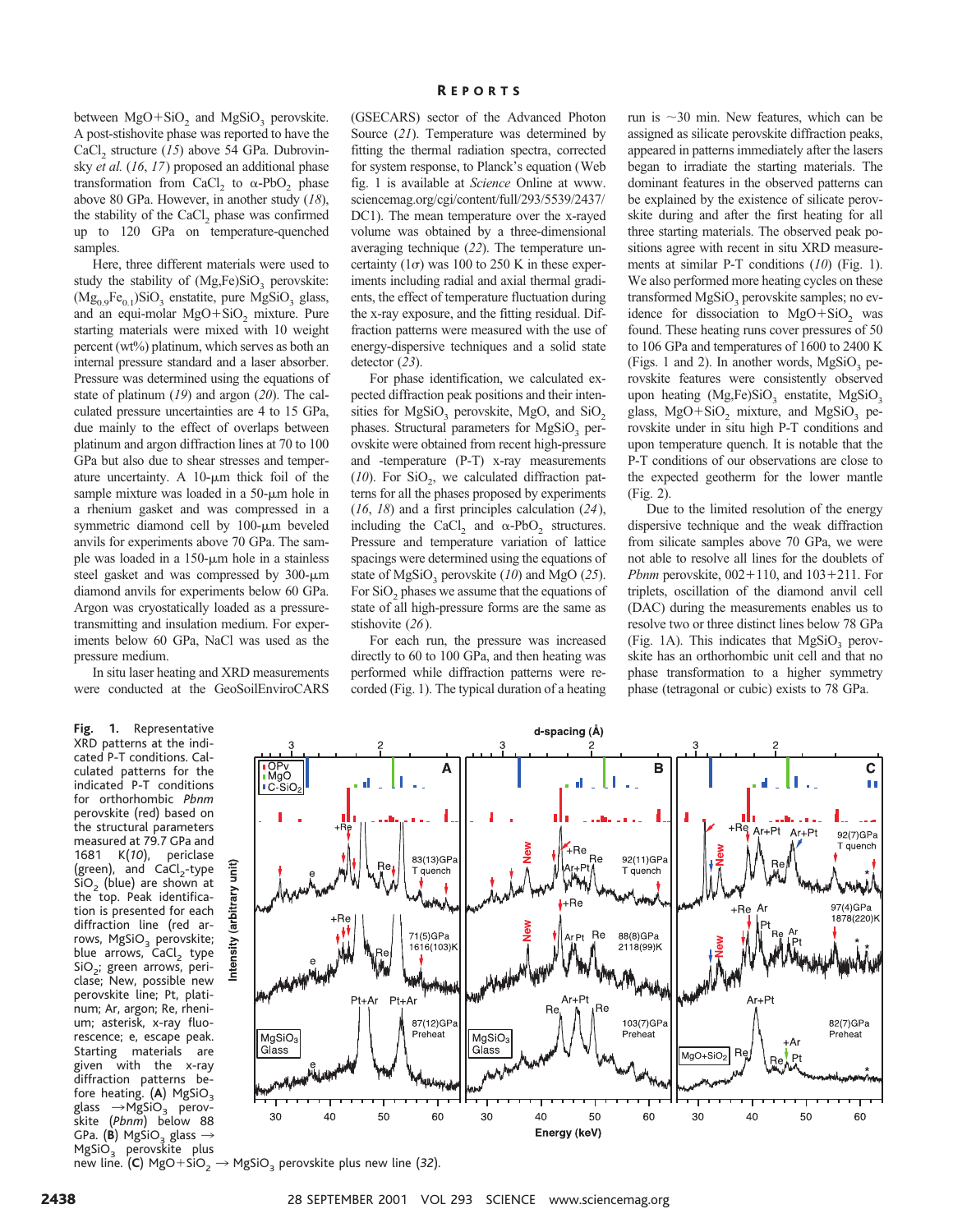A new peak (d-spacing  $\cong$  2.62 Å) was found above 88 GPa in patterns that also contained lines attributable to *Pbnm* perovskite both during and after heating runs (Fig. 1, B and C). This line was observed in  $\sim$ 50% of measured diffraction patterns during the first heating runs and appeared at specific rotation angles of the DAC, which implies considerable preferred orientation or crystal growth. This feature was detected for two different starting materials, MgSiO<sub>3</sub> glass and  $MgO+SiO<sub>2</sub>$ , and was also found upon subsequent heating of material already transformed to  $MgSiO<sub>3</sub>$  perovskite, although, in the latter case, the new line is only rarely seen (2 out of 23 diffraction patterns). In addition, the position of this new line is pressure- and temperature-dependent. Calculated XRD patterns (Fig. 1, B and C) showed that this line cannot be from MgO, the CaCl<sub>2</sub> phaseof  $SiO<sub>2</sub>$ , or any other of theoretically proposed post-stishovite phases (*24*) including  $\alpha$ -PbO<sub>2</sub>. In fact, this line can be indexed as 012 using the unit-cell parameters of the *Pbnm* orthorhombic cell, but this line is systematically absent from this space group. The appearance of a new peak while retaining *Pbnm* perovskite features could indicate a phase transformation to another perovskite structure.

Most perovskite phase transformations are induced by tilting of rigid octahedral units (i.e.,  $SiO<sub>6</sub>$  in MgSiO<sub>3</sub> perovskite) with respect to the three pseudo-cubic axes (*27*, *28*). Such a geometrical model can be used to determine all possible space groups for this structure. We used the following constraints from our observation to investigate possible structures allowed by this model; first, one singlet (111), two doublets  $(002+110$  and  $103+211)$ , and one triplet  $(020+112+200)$  of *Pbnm* should be retained. However, because we were able to observe only one of the doublets and two of the triplets above

**Fig. 2.** Pressure-temperature conditions for silicate perovskite experiments. Open symbols are data points obtained using in situ XRD where the dissociation of (Mg,Fe)SiO<sub>3</sub> perovskite was reported [open triangles, Meade *et al.* (*6*); open squares, Saxena *et al.* (*8*)]. Solid symbols are data points obtained using in situ XRD where the stability of  $(Mg,Fe)SiO<sub>3</sub>$  perovskite was confirmed [solid squares, Saxena *et al.* (*8*); solid diamonds, Fiquet *et al.* (*33*, *10*); colored solid circles, this work]. A solid triangle shows the P-T conditions where Meade *et al.* (*6*) reported a phase transformation from orthorhombic (OPv) to cubic (CPv) perovskite. Colors indicate different starting materials for this work [purple, 88 GPa, we also allow fewer lines. Second, a space group should allow a line at 2.62 Å. By consideration of the systematic absence rule for possible perovskite structures, we find that only three space groups can satisfy all of these constraints:  $P2_1/m$  (monoclinic), *Pmmn* (orthorhombic), and *P*4<sub>2</sub>/*nmc* (tetragonal).

Direct structure determination is not possible from energy-dispersive XRD patterns at these extreme conditions because of unreliable line intensities. Instead, we compare our observation with calculated diffraction patterns of these three possible space groups. According to our observation, the new feature at 2.62 Å should be more intense compared with other lines (Fig. 1, B and C). It is necessary to know atomic positions to calculate the relative intensities of individual XRD lines. Atomic positions can be calculated using unit-cell parameters, tilting angles, and a geometrical model. However, the model does not provide the position shifts of the cations from the dodecahedral site centers and the distortion of octahedra, which are also the important contributors to the intensity. We performed a first-order calculation using the PO-TATO (*28*) and GSAS (*29*) packages by ignoring these factors (Table 1). The calculated intensities for the three candidates are all within the observed intensity range. Interestingly, a recent first principles calculation also proposed a possible phase transformation of  $MgSiO<sub>3</sub>$  perovskite from *Pbnm* to *Pmmn* at 70 to 140 GPa and 2000 to 3000 K (*30*).

The  $P2_1/m$  phase  $[a^+b^-c^-$  in Glazer's notation (*27*)] can be achieved by changing the tilting angles of *Pbnm* phase  $(a^+b^-b^-)$  along *b* and *c* pseudo-cubic axes (Fig. 3A). Instead,  $P4_2/mmc$  ( $a^+a^+c^-$ ) and *Pmmn* ( $a^+b^+c^-$ ) have different tilting senses from *Pbnm* and  $P2_1/m$ (Fig. 3B). These differences result in different

tilts between alternating octahedra layers in a perovskite structure: *Pbnm* and  $P2_1/m$  have the same tilting senses for the layers along one of the pseudo-cubic axes but  $P4_2/mmc$  and *Pmmn* have these layers for two of the pseudo-cubic axes (Fig. 3). Such structural differences could lead to differences in elastic properties that may be seismically detectable (*30*). However, further investigation is needed to better define the crystal structure and its relation to physical properties.

Using the  $MgO+SiO<sub>2</sub>$  starting material, we observed a  $SiO<sub>2</sub>$  diffraction line originating from excess silica in the mixture, or nonstoichiometry of the synthesized perovskite during and after heating, together with MgSiO<sub>3</sub> perovskite features. Our observations are consistent with the CaCl<sub>2</sub> type rather than the  $\alpha$ -PbO<sub>2</sub> type at 94 to 106 GPa and 1675 to 2010 K (Fig. 1C).

All other observed lines could be explained by sample materials, pressure media, gasket, fluorescence lines, or detector escape peak except for a single line at 2.38 Å that could not be attributed to any perovskite structure or  $SiO<sub>2</sub>$ phase. For example, the most intense line of the  $\alpha$ -PbO<sub>2</sub> form of SiO<sub>2</sub> could explain this line only if the pressure was overestimated by 30 GPa from the value measured using the pressure standards and  $MgSiO<sub>3</sub>$  perovskite. Because this line was observed in only one of our four experiments, we have not considered it further.

Our results can also address the origin of discrepancy between recent Raman (*9*) and XRD (*10*, *18*) studies and those of Meade *et al.* (*6*), Saxena *et al.* (*7*, *8*), and Dubrovinsky *et al.* (*16*, *17*) regarding the stability of  $MgSiO<sub>3</sub>$  perovskite and the structure of  $SiO<sub>2</sub>$ . Unlike previous work, our measurements were performed at in situ conditions with the use of an inert pressure medium (Ar), which prevents reaction between the pressure medium and sample and also avoids an extreme thermal gradient by insulating the sample from the diamond anvils. Also, we use an advanced laserheating technique that provides a large homogeneous heating spot using the  $TEM_{01}$ mode of Nd:YLF (Nd doped  $LiYF_4$ )/laser and double-sided heating (*31*). We believe

**Table 1.** Calculated XRD intensity of the 2.62 Å line, ignoring octahedra distortion and cation shift from the dodecahedral site center and the number of lines contributing to the intensity for different space groups. Observed intensity range is also shown for comparison.

| Space group          | $11\frac{1}{2}$ (%) | No. of lines             |
|----------------------|---------------------|--------------------------|
| P2 <sub>1</sub> /m   | 5                   | 2                        |
| P4 <sub>2</sub> /nmc | 27                  | $\overline{\phantom{0}}$ |
| Pmmn                 | 5                   | З                        |
| Pbnm (10)            | O                   | ∩                        |
| Observation          | 5 to 20             |                          |



(Mg,Fe)SiO<sub>3</sub> enstatite (En); blue, MgSiO<sub>3</sub> glass (Gl); green, MgSiO<sub>3</sub> perovskite (Pv); red,  $MgO+SiO<sub>2</sub> (Oxs)$ ]. Crosses are from Raman observations of temperature-quenched samples (*9*). The gray region shows the approximate location of the mantle geotherm (*12*). The dotted line is the tentative boundary between MgSiO<sub>3</sub> perovskite and MgO+SiO<sub>2</sub> reported by Saxena *et al.* (*8*).